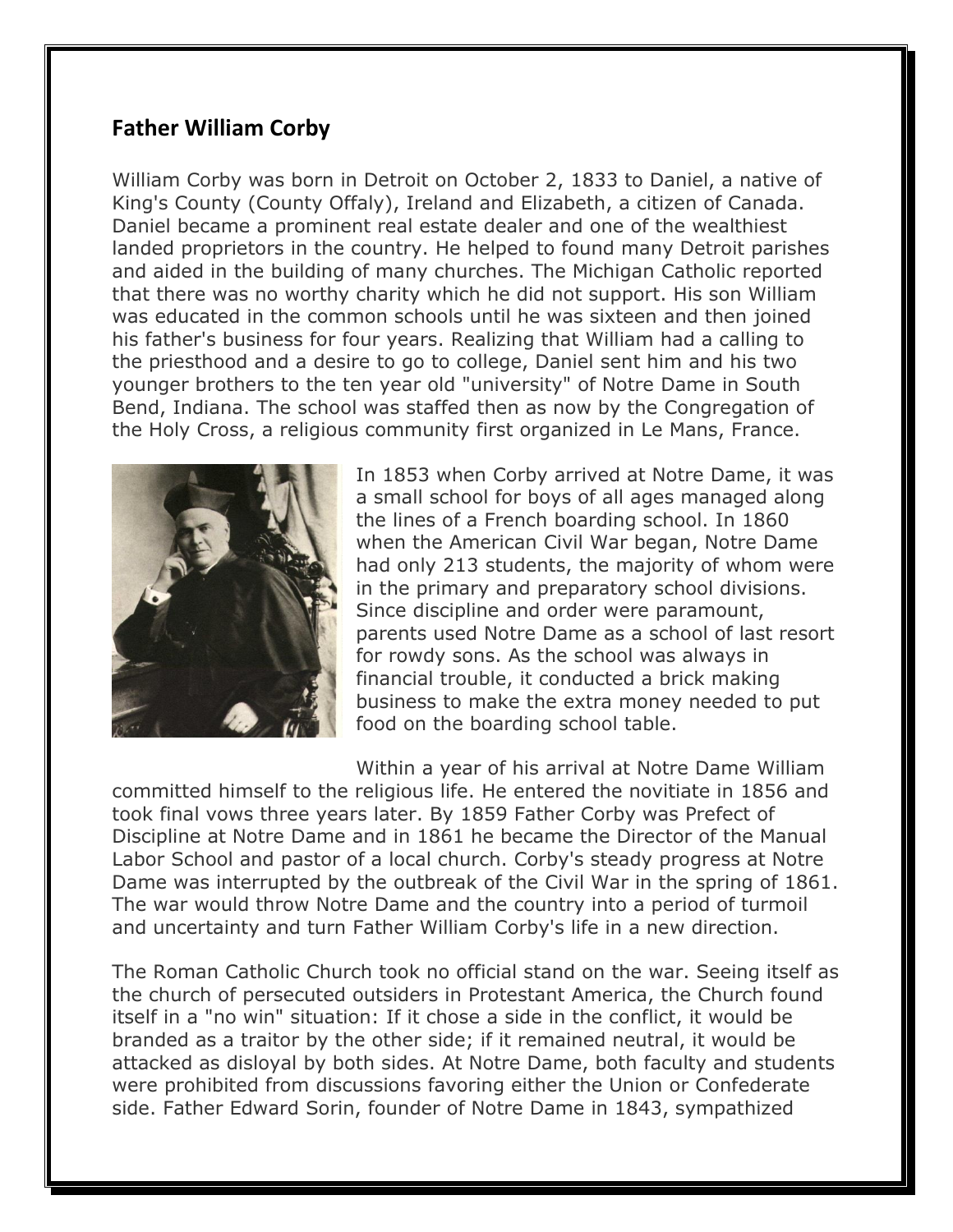with the North but was able to maintain a neutral stance on campus, with the result that many Southerners continued to attend Notre Dame along side northern sympathizers, including the children of William Tecumsah Sherman. Father Sorin did send seven C.S.C. priests to serve as chaplains in Union regiments and more than eighty Sisters of the Holy Cross to nurse the sick and wounded in Union hospitals. Father Corby joined the chaplains' corps in 1861 and was assigned as chaplain to the 88th New York Volunteer Infantry in the famed Irish Brigade of Thomas Francis Meagher. The Irish Brigade was constituted primarily of Irish Catholic soldiers.

Father Corby volunteered his services as a chaplain in the Union Army at the request of Father Sorin, now the Superior-General of the Congregation of the Holy Cross. Corby resigned his professorship at Notre Dame, and, with a song on his lips, boarded the train from Chicago:

## I'll hang my harp on a willow tree. I'll off to the wars again: A peaceful home has no charm for me. The battlefield no pain

For nearly three years, Father Corby ministered to the needs of Catholic soldiers in the Army of the Potomac. The editor of Corby's memoirs, L. F. Kohl, says about Corby, "Chaplains, like officers, won the common soldiers' respect with their bravery under fire. Father Corby's willingness to share the hardships of the men with a light-hearted attitude and his calm heroism in bringing spiritual and physical comfort to men in the thick of the fighting won him the esteem and the friendship of the men he served. Frequently under fire, Corby moved among casualties on the field, giving assistance to the wounded and absolution to the dying. For days after the battles, he inhabited the field hospitals to bring comfort to men in pain."

In the summer of 1863, the Irish Brigade was no longer the impressive force it had been. Nearly two years of war had reduced its numbers from 3000 to 530 combat ready troops. The Union forces had suffered severe losses in the early battles at Gettysburg. Yet among the units sent to restore the Union lines was the battered Irish Brigade led by Colonel Patrick Kelly. Before the Brigade engaged the Confederate soldiers at a wheat field just south of Gettysburg, Father William Corby, in a singular event that lives in the history of the Civil War, addressed the troops. Placing his purple stole around his neck, Corby climbed atop a large boulder and offered absolution to the entire unit, a ceremony never before performed in America. Kohl, editor of Corby's memoirs, tells us that Father Corby sternly reminded the soldiers of their duties, warning that the Church would deny Christian burial to any who wavered and did not uphold the flag. The members of the Brigade were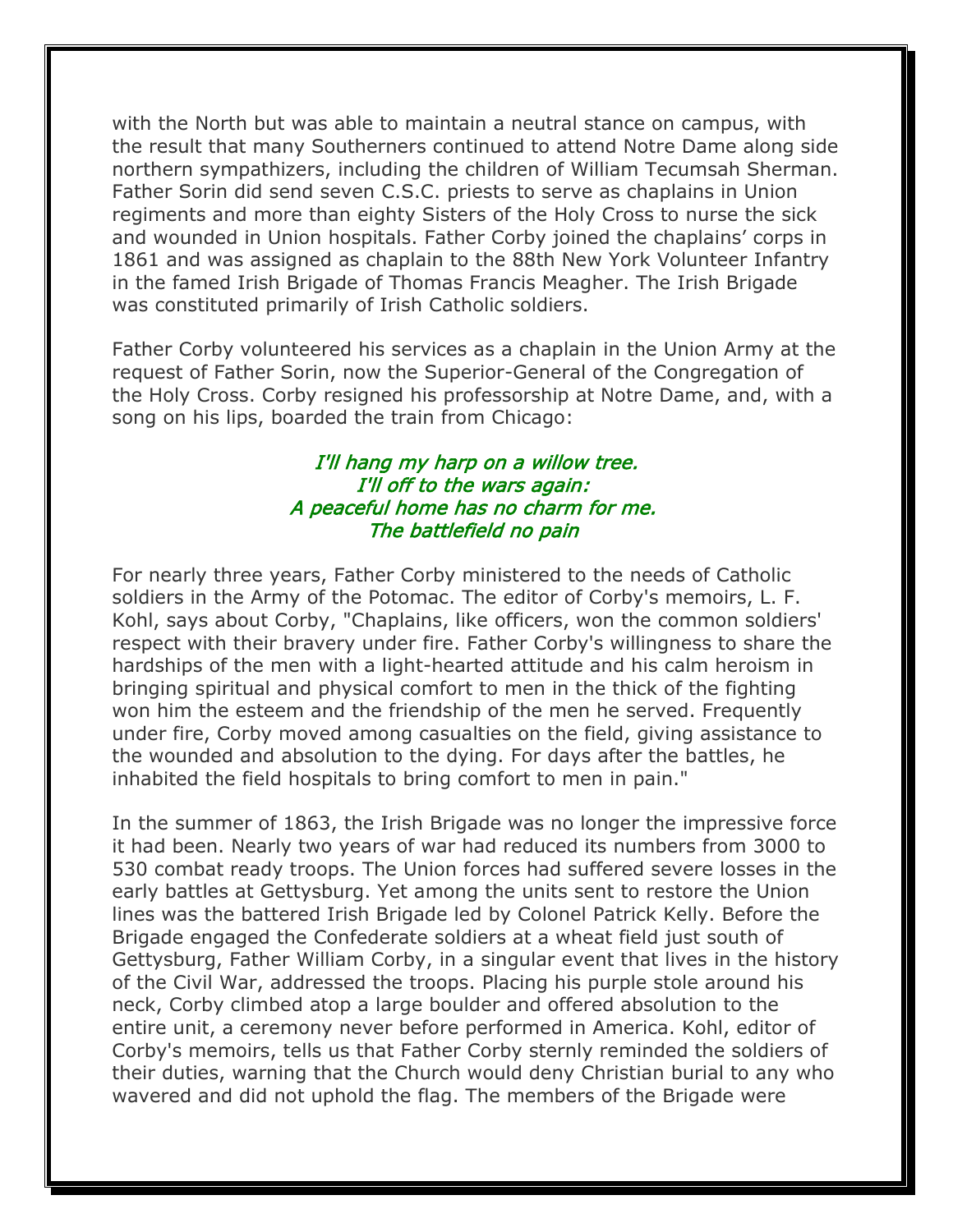admonished to confess their sins in the correct manner at their earliest opportunity. Those who witnessed this event would never forget it, for at a crisis point for the young nation, Father Corby had married the Catholic faith and American patriotism. Over the years, this event would become the subject of poems, sculptures and an impressive painting, "Absolution Under

Fire" by Paul Henry Woods. With their sins forgiven, the Irish Brigade plunged into battle and were met with withering fire from the Confederate soldiers. At the end of the day, 198 of the men whom Father Corby had blessed had been killed. On October 29, 1910, a bronze statue of William Corby, C.S.C. was dedicated at the battlefield at Gettysburg, the only statue at Gettysburg to memorialize a chaplain (photo shown to the right).



After the war, in 1865, Father Corby returned to Notre Dame where he was made vice president. Within a year, Corby was named president of Notre Dame upon the untimely death of the university's president. At the end of his term at Notre Dame 1872, Father Corby was sent to Sacred Heart College in Watertown. Wisconsin, a young, struggling college which Corby placed on firm financial footing, no doubt as a result of his training in his father's business. He returned to Notre Dame as president in 1877 and took on the task of rebuilding the college which was almost destroyed by fire on April 23, 1879. He became known as the "Second Founder of Notre Dame" for his successful effort to rebuild the campus and for laying an enduring financial foundation. At the end of his second term as president of Notre Dame, Father Corby was assigned to St. Bernard's parish in Watertown, Wisconsin. In 1886, he was elected Provincial General of the Congregation of the Holy Cross for the United States. Later he became Assistant General for the worldwide order.

In 1888 Father Corby was invited to a reunion of the Irish Brigade to celebrate the twenty-fifth anniversary of the Battle of Gettysburg. At the meeting, the veterans endorsed a campaign to have the Congressional Medal of Honor bestowed on Father Corby. The deposition to the War Department called Father Corby "The Fighting Chaplain," referred to his